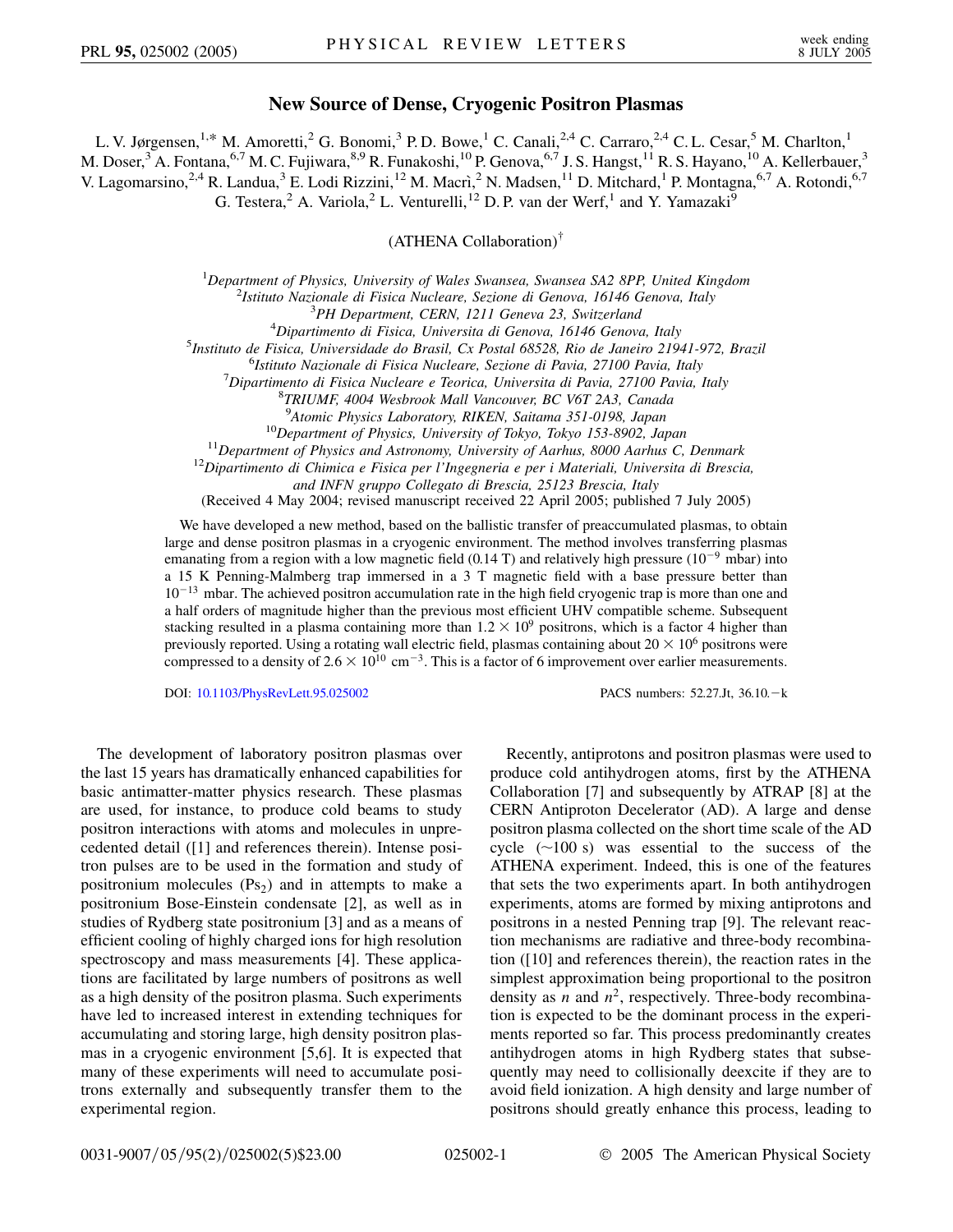more deeply bound and thus experimentally more useful antihydrogen. Large and dense positron plasmas will become even more important if plans to decelerate the antiprotons from the AD even further are realized. This could lead to up to 2 orders of magnitude more antiprotons trapped per AD shot.

In order to rapidly acquire and manipulate large numbers of positrons ready to mix with antiprotons in the ATHENA experiment, we have constructed an external accumulator utilizing nitrogen as a buffer gas [11,12]. This device is interfaced to a Penning-Malmberg trap housing the main mixing region. In this Letter, we report on the relevant physics of the trapping and retrapping developed to manipulate the positron plasma and transfer it to a cryogenic, extreme high-vacuum environment, together with the results obtained.

The ATHENA antihydrogen apparatus [13] consists of four main parts: a positron accumulator, an antiproton catching trap, a mixing trap, and an annihilation detector. The accumulator (gas pressure  $10^{-6}$ – $10^{-9}$  mbar) and the mixing trap (better than  $10^{-13}$  mbar, electrode radius 12.5 mm) are connected by a transfer section consisting of a vacuum separation valve, a pumping restriction, a number of transfer electrodes, and a pulsed solenoid capable of producing a field of 1 T. The transfer magnet is necessary to collimate the positrons in the pumping restriction.

The number of particles caught in the mixing region can be detected by dumping them onto a Faraday cup. This number can be compared with measurements on a similar Faraday cup that can be inserted at the end of the positron accumulator allowing optimization of the transfer parameters. In order to increase the density of the plasma inside the 3 T solenoid, it can be compressed by employing a rotating wall (RW) electric field [14,15]. A nondestructive plasma diagnostic technique has recently been developed using electrostatic mode analysis [16,17] facilitating realtime monitoring of the plasma.

Positrons are accumulated in a relatively low (0.14 T) magnetic field in the main accumulation region [12]. During accumulation a RW electric field with a frequency of 500 kHz and an amplitude of 0.4 V is applied in order to compress the plasma and achieve a larger accumulated total number. A 200 s accumulation yields a plasma of about  $120-150 \times 10^6$  positrons with a diameter of 3-4 mm. The buffer gas is then pumped out to better than 5  $\times$  $10^{-9}$  mbar and the vacuum separation valve is opened and the transfer magnet energized.

The positrons are released from the accumulator by lowering the exit electrode (see Fig. 1) from 180 to 0 V in 35 ns. This corresponds to a fall time of 1 ns over the plasma space charge of about 5 V. The base of the positron accumulator is kept at 25 V, while all transfer and mixing trap electrodes are kept at ground during the transfers, thus accelerating the positrons to a kinetic energy of 25 eV as they leave the accumulator. The positrons are retrapped, initially in the entire length of the mixing section, by closing the electrodes in the transfer section a time  $\Delta T$ 



FIG. 1. The axial potentials in the traps during positron transfers. Note that the time steps between the subsequent potential distributions are not the same. The dashed lines represent the potentials when stacking subsequent positron shots. All potentials are to scale (maximum, 140 V; minimum,  $-50$  V).

after the exit electrode in the positron accumulator opened. The positron plasma expands as it passes through the low magnetic field between the solenoids (minimum field  $\sim$ 0.02 T) before arriving in the 3 T field of the mixing trap. Because of aperture restrictions as the positrons pass through the varying magnetic fields of the transfer region, only 56% of the positrons in the accumulator are transported to the mixing trap and are available for retrapping.

Figure 2 shows the fraction of retrapped positrons as  $\Delta T$ was varied. The data were obtained by dumping the positrons on the Faraday cup 50 ms after retrapping and show that it is possible to retrap all the positrons that reach the mixing trap. The additional peaks are due to positrons bouncing back and forth between the positron accumulator and the mixing trap, indicating that the transport is indeed ballistic.



FIG. 2. The fraction of retrapped positrons as a function of the time,  $\Delta T$ , between opening the exit electrode and closing the transfer section. The data are normalized to the number of positrons that reach the Faraday cup without trapping.  $\Delta T$  is an absolute scale and includes a delay in the electronics chain of about 2.5  $\mu$ s. The lines are only to guide the eye.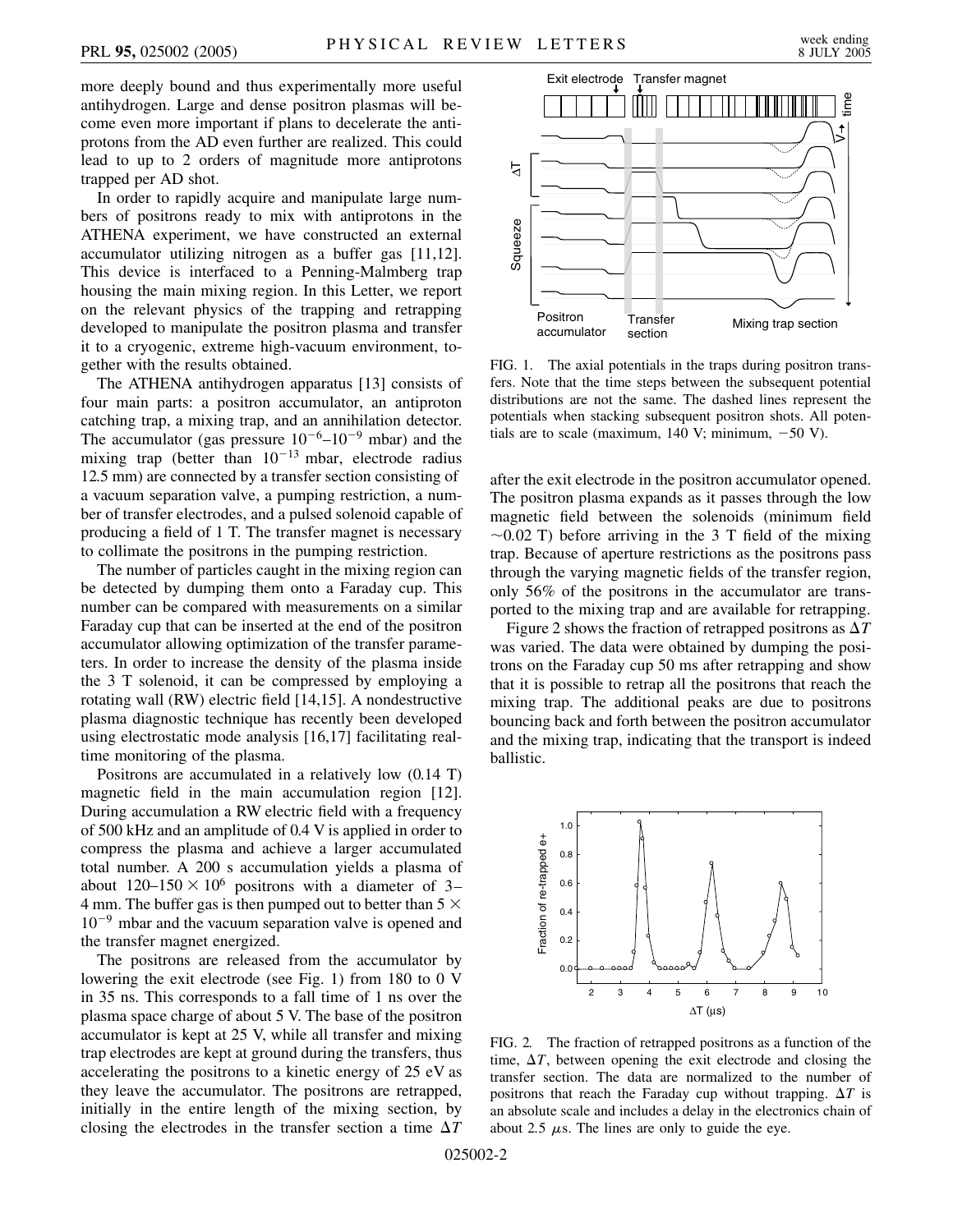Once the positrons are in the main magnet, they cool to the ambient temperature of 15 K by emission of synchrotron radiation in the 3 T field with a characteristic cooling time of 0.5 s. After the initial retrapping the positrons are subsequently squeezed (Fig. 1) into the harmonic region of the mixing trap. The timing of each step in the squeeze was optimized by observing the loss of positrons in the trap using the 192 CsI diode detectors of the main ATHENA detector [18]. The squeeze caused adiabatic heating of the plasma, which resulted in some positrons being lost by passing over the potential barriers at the ends. This effect was minimized by gradually lowering the bottom potential of the trap during the squeeze. In total, the squeeze took about 25 s and gave rise to additional losses up to 35%, giving an overall efficiency of around 36%; i.e., we are able transfer about  $45-55 \times 10^6$  positrons every 200 s. The resulting positron plasma in the harmonic mixing trap had a typical density of  $8.0 \times 10^8$  cm<sup>-3</sup> and a diameter of about 2 mm. The transfer efficiency reported here corresponds to an overall accumulation rate into the cryogenic UHV region of 7.6  $\pm$  1.4  $\times$  10<sup>3</sup>  $e^{+}/s/m$ Ci of <sup>22</sup>Na. This is superior to other UHV compatible positron accumulation schemes such as an electron plasma based approach [19], field ionization of Rydberg positronium [20], and resistive cooling [21], which have accumulation rates of  $3.6 \times 10^2$ ,  $1.1 \times 10^1$ , and  $3.3 \times 10^{-2} e^{+}/s/mCi$ , respectively.

An alternative approach to the trap-and-squeeze technique has also been tested following a shortening of the physical length of the mixing trap. Here it was necessary to shape the potentials of the trap to slow down the positrons after they had entered the trap, leaving more time to close the gate electrode behind them. The retrapping efficiency was highest when we no longer actively squeezed the positrons into the final well but allowed them to self-cool into an ever shorter trap, finally residing in the central harmonic well. This was done by applying a slope to the potential in the mixing trap. The self-cooling time used was about 20 s, allowing the positrons ample time to reach the bottom of the central well. After optimization this configuration yielded an overall retrapping efficiency of about 45%.

For some experiments with antihydrogen, it is useful to have significantly larger numbers of positrons available. To achieve this we have stacked subsequent shots of positrons from the positron accumulator. Positrons have been stacked before [22] even involving trap-to-trap transfer through low nonhomogeneous magnetic fields [23], but the field variations were much smaller than in our case and did not entail the eventual accumulation in a high-field, cryogenic, extreme high-vacuum environment. Stacking of a number of positron shots shows a linear behavior until the space charge limit of the 40 V well has been reached after about 4 shots, obtaining a plasma containing about 200  $\times$ 10<sup>6</sup> positrons. By gradually deepening the harmonic well to 140 V as more positrons are transferred, it is possible to reach much higher numbers. Figure 3 shows the number of positrons in the mixing trap as a function of the number of shots stacked. To ascertain the reproducibility of the data, 25 stack experiments were done at the start and end of the measurement, the lower point at 25 stacks being the final measurement. The results show a near-linear behavior up to amplifier saturation with about  $47 \times 10^6$  positrons per stack. The largest plasma contained at least  $1.2 \times 10^9$ positrons, which is a factor of 4 more than the largest positron plasma reported previously [24]. The long lifetime of the positron plasma in the cryogenic vacuum of the mixing trap  $(\gg 1 h)$  makes it unlikely that losses due to the lifetime of the plasma contributed to the saturation level, although the stacking of 40 shots takes about 2.5 h.

We have employed the RW technique in the mixing trap to allow us to control the shape and density of the positron plasma during antihydrogen formation. We use a four-way segmented electrode with a length of 10 mm directly adjacent to the central electrode (length 15 mm) to apply an  $m_{\theta} = 1$  azimuthal perturbation to the positron plasma. Extensive surveys were made to optimize the performance in terms of frequency, amplitude, sweep, and duration. During the experiments the plasma parameters were monitored using the mode analysis system; in particular, the  $(1,0)$  dipole and  $(2,0)$  quadrupole frequencies [17] were used to obtain the plasma density, aspect ratio, and length. The positron number was cross-checked by dumping the positrons on a Faraday cup at the end of each measurement. Figure 4 shows the result of such a manipulation. The measurement is divided into three time regions: before, during, and after the application of the RW. In many cases the modes signal during the application of the RW is lost or very weak, and therefore unreliable. Furthermore, applying the RW leads to plasma heating, and as the quadropole mode frequency is sensitive to both compression and plasma temperature, the difficulty of disentangling these two effects renders data obtained during RW-on periods unusable. The plasma heating can be seen from the rapid decrease in the quadrupole frequency between the first and second measurement point after the RW is switched off. This is attributed to synchrotron cooling of the plasma in



FIG. 3. The number of positrons versus the number of stacks. The solid line is a fit to the data for the first 20 stacks and yields a stacking rate of  $47 \times 10^6$  positrons per stack. The dashed line indicates the Faraday cup amplifier saturation level.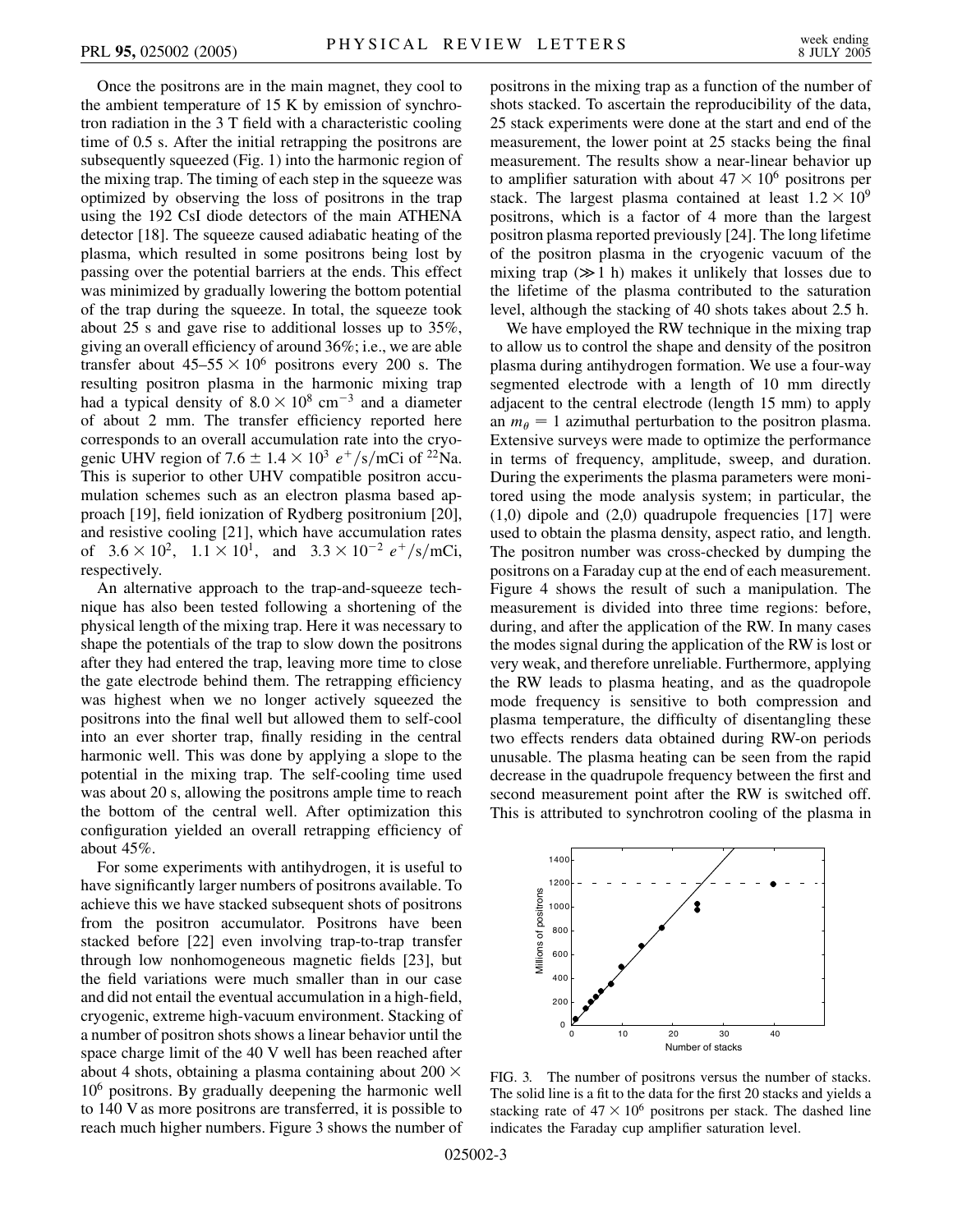

FIG. 4. Typical example of the two mode frequencies and the density when applying the RW in compression mode. For these measurements a frequency of 15.0 MHz was used with an amplitude of 3 V. The plasmas used typically contained  $20 \times 10^6$  positrons. Only the data obtained before and after the RW-on time period are reliable, as the RW affects the modes measurement.

the 3 T field. By using the independent measure of the number of positrons in the plasma from the dump at the end, it is possible to estimate the size of the heating effect from the RW. We find that the heating typically raised the temperature by  $\sim 0.2$  eV. For a plasma containing 20  $\times$ 10<sup>6</sup> positrons with an initial density of  $1.2 \times 10^8$  cm<sup>-3</sup>, an aspect ratio of 5.7, and a radius of 1.9 mm, we were able to compress the plasma by more than a factor of 100 to a density of  $2.6 \pm 0.6 \times 10^{10}$  cm<sup>-3</sup>. This number is a factor of 6 higher than the previous maximum positron density of  $4 \times 10^9$  cm<sup>-3</sup> [25]. In that case, the plasma contained only a couple of thousand particles, while we have compressed  $20 \times 10^6$  positrons. The plasma aspect ratio after compression was more than 100 and the radius was less than 15  $\mu$ m, while the length had increased by about 50%, but was still well within the harmonic region of the trap. The density reported here is very close to the torquebalanced density found recently for electrons [26]. The torque-balanced upper limit on the density using a magnetic field of 3 T and a RW frequency of 15 MHz is  $3.1 \times$  $10^{10}$  cm<sup>-3</sup>. The observation that the compression rises uniformly as a function of frequency without showing signs of resonances associated with Trivelpiece-Gould modes also indicates that we are in the torque-balanced regime. There is no indication that we have reached a limit to the density using a RW, and it should thus be possible to achieve higher densities in the future using higher RW frequencies.

This work was supported in part by MEXT and RIKEN (Japan), CNPq (Brazil), SNF (Denmark), INFN (Italy), and the EPSRC (U.K.).

- [1] C. M. Surko and R. G. Greaves, Phys. Plasmas **11**, 2333 (2004).
- [2] A. P. Mills, Jr., Nucl. Instrum. Methods Phys. Res., Sect. B **192**, 107 (2002).
- [3] J. Clarke *et al.*, in *Non-Neutral Plasma Physics V*, edited by M. Schauer, T. Mitchell, and R. Nebel, in AIP Conf. Proc. No. 692 (AIP, New York, 2003), p. 178.
- [4] N. Oshima *et al.*, Nucl. Instrum. Methods Phys. Res., Sect. B **205**, 178 (2003).
- [5] J. R. Danielson *et al.*, in Non-Neutral Plasma Physics V (Ref. [3]), p. 149.
- [6] C. M. Surko and R. G. Greaves, Radiat. Phys. Chem. **68**, 419 (2003).
- [7] M. Amoretti *et al.*, Nature (London) **419**, 456 (2002).
- [8] G. Gabrielse *et al.*, Phys. Rev. Lett. **89**, 213401 (2002).
- [9] G. Gabrielse *et al.*, Phys. Lett. A **129**, 38 (1988).
- [10] M. H. Holzscheiter, M. Charlton, and M. M. Nieto, Phys. Rep. **402**, 1 (2004).
- [11] T. J. Murphy and C. M. Surko, Phys. Rev. A **46**, 5696 (1992).
- [12] L. V. Jørgensen *et al.*, in *Non-Neutral Plasma Physics IV*, edited by F. Anderegg, L. Schweikhard, and C. F. Driscoll, in AIP Conf. Proc. No. 606 (AIP, New York, 2002), p. 35.
- [13] M. Amoretti et al., Nucl. Instrum. Methods Phys. Res., Sect. A **518**, 679 (2004).
- [14] X.-P. Huang *et al.*, Phys. Rev. Lett. **78**, 875 (1997).
- [15] R. G. Greaves and C. M. Surko, Phys. Rev. Lett. **85**, 1883 (2000).
- [16] M. Amoretti *et al.*, Phys. Rev. Lett. **91**, 55 001 (2003).
- [17] M. Amoretti *et al.*, Phys. Plasmas **10**, 3056 (2003).
- [18] C. Regenfus, Nucl. Instrum. Methods Phys. Res., Sect. A **501**, 65 (2003).
- [19] N. Oshima *et al.*, Phys. Rev. Lett. **93**, 195001 (2004).
- [20] J. Estrada *et al.*, Phys. Rev. Lett. **84**, 859 (2000).
- [21] L. H. Haarsma *et al.*, Phys. Rev. Lett. **75**, 806 (1995).
- [22] R. G. Greaves, M. D. Tinkle, and C. M. Surko, Phys. Plasmas **1**, 1439 (1994).
- [23] R. G. Greaves and J. Moxom, in Non-Neutral Plasma Physics V (Ref. [3]), p. 140.
- [24] C. M. Surko, S. J. Gilbert, and R. G. Greaves, in *Non-Neutral Plasma Physics III*, edited by J. J. Bollinger,

<sup>\*</sup>Corresponding author.

Electronic address: lars.varming.jorgensen@cern.ch

<sup>†</sup> Electronic address: http://athena.web.cern.ch/athena/